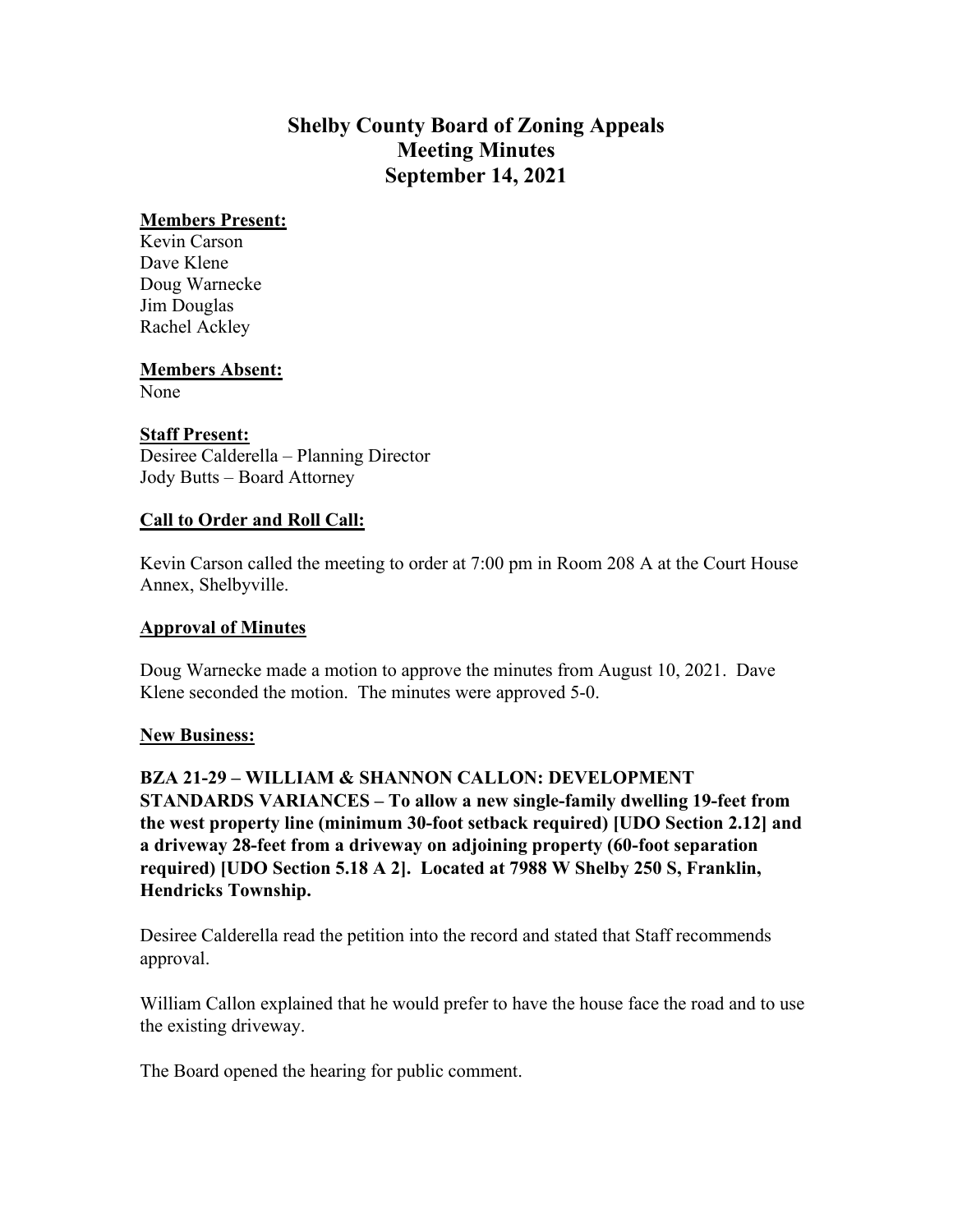Nathan Stickford, who owns property at 8038 W Shelby 250 S, expressed concerns that the existing septic system may not accommodate the new house, that enough space would exist between the house and property line to maneuver machinery to the rear yard without maneuvering over the property line, and about removal of a property line stake.

Alan Gluff, who owns property at 7874 W Shelby 250 S, indicated approval of the variance would improve the surrounding area.

The Board closed the public comment portion of the hearing.

Q: Kevin Carson – Would the Health Department need to approve use of the existing septic system?

A: Desiree Calderella – Yes, the Health Department would review the septic plans during Site Plan review.

Q: Kevin Carson – Have you placed the house in the proposed location to use the existing driveway?

A: William Callon – Yes.

Q: Kevin Carson – Do you know about the stake removed from the property line? A: William Callon – No, the surveyor measured off a stake in the center of the road.

Q: Rachel Ackely – The front of the house will line up with the house to the east? A: William Callon – Yes.

Doug Warnecke made a motion to vote on the petition and Rachel Ackley seconded the motion. The petition was **APPROVED 5-0**.

The Board adopted the following findings of fact:

- 1. The approval will not be injurious to the public health, safety, and general welfare of the community.
- 2. The use and value of the area adjacent to the property included in the variance will not be affected in a substantially adverse manner.
- 3. The strict application of the terms of the Shelby County Unified Development Ordinance will result in a practical difficulty in the use of the property.

# **Old Business**

**BZA 21-24 – CHARLES WILLIAMS & KAYLEIGH KEENER: USE & DEVELOPMENT STANDARDS VARIANCES – To allow for an event venue in the RE (Residential Estate) District [UDO Section 2.11]. Also, to allow for two primary structures [UDO Section 2.12], grass parking area [UDO Section 5.60 A], and a small commercial sign [UDO Section 5.73]. Located at 3615 W 1200 N, New Palestine, Moral Township.**